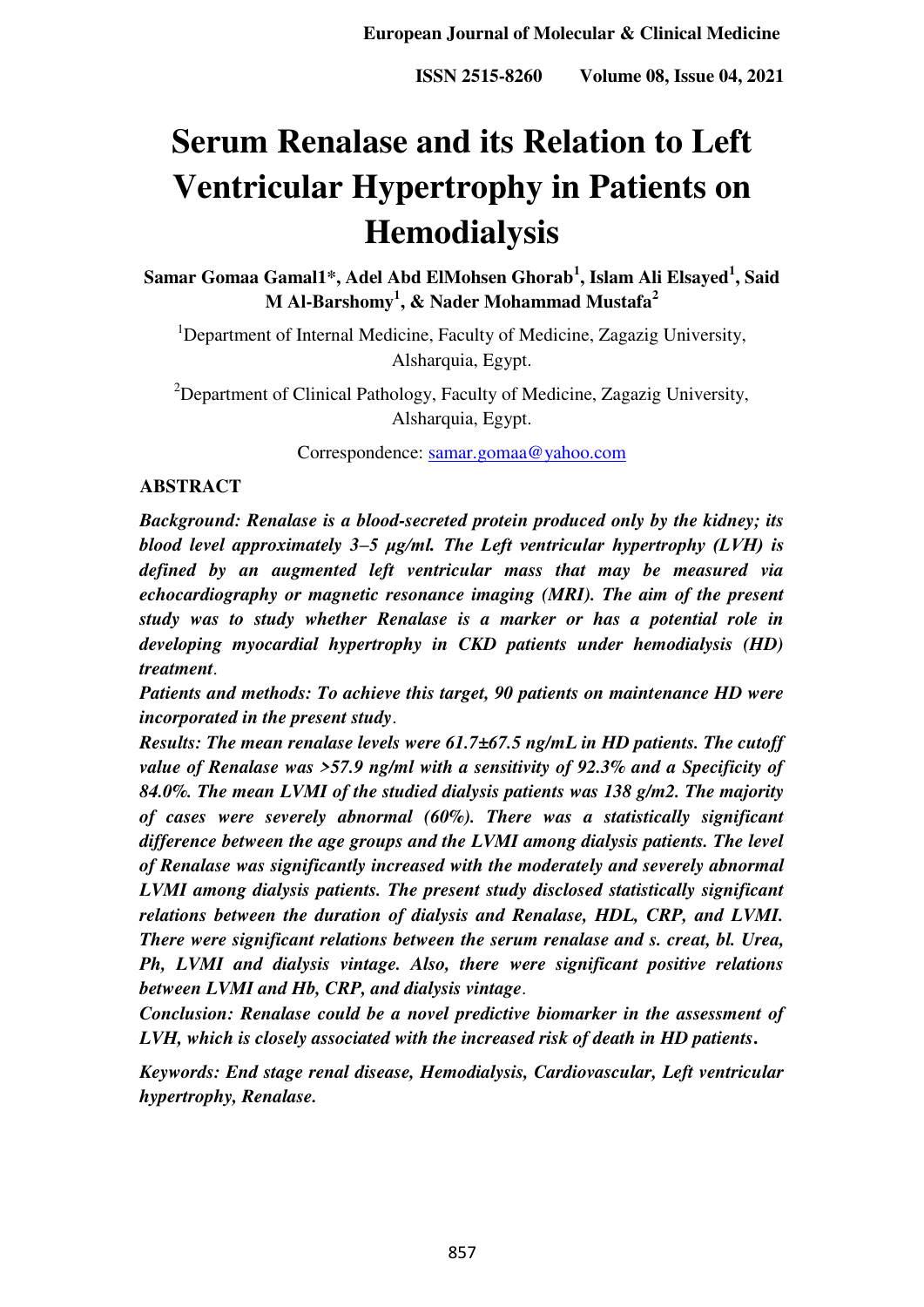# **1. INTRODUCTION**

Cardiovascular major issues contribute significantly to the substantial morbidity and mortality of individuals with end-stage renal disease (ESRD) [1].Individuals with a wide range of problems are included, involving vascular disorders, particularly LVH. Heart failure (HF) is a frequently occurring complication of such processes. Owing to breathing difficulties, edema, and fatigue, HF impairs the quality of life of ESRD patients [2].

LVH occurs mostly throughout milder stages of CKD, affecting up to 20% of individuals with Stages of CKD 1-3 [3] and 80% of individuals with ESRD [4]. Eccentric LVH is caused by cyclic water overload as well as anemia, whereas concentric hypertrophy is caused by arterial hypertension. Both processes are prevalent in individuals with ESRD, and hence the stronger one defines the overall phenotype [5].

Renalase is a kidney-produced protein that is released into the bloodstream at a level of around 3–5 g/ml. It acts as a cytokine that protects cells, tissues as well as organs mostly by interaction with its receptor in order to trigger protein kinase B, JAK/STAT, and mitogen-activated protein kinase pathways [6]. The mean serum Renalase concentration was 75.8 34.8 g/mL. Renalase is linked to monoamine oxidase A and shares 13% of its amino acids [7]. It was shown to have a considerable affinity for noradrenaline (NA), adrenaline (ADR), as well as dopamine (DA), but only a negligible affinity for serotonin, tyramine, benzylamine, and spermidine [8].

On chromosome 10, there is a 311,000-bp gene that encodes human Renalase (RNLS). This gene is highly polymorphic and is responsible for the production of Renalase in humans [9]. While some old studies argued that patients with end-stage renal disease have a significant Renalase deficiency, which could be one of the mechanisms explaining the high prevalence of hypertension in these patients, recent studies found that a high level of serum and urine concentrations of Renalase was found in cases with chronic kidney diseases **[10] .**

The Renalase gene is expressed most abundantly inside the kidneys, and whenever released, it circulates throughout the blood, affecting systolic blood pressure (BP) in addition to cardiac function via catecholamine modulation [11]. Additionally, it has been demonstrated that recombinant Renalase reduces blood pressure and also improves cardiovascular functions [12]. Inadequate treatment of high blood pressure is a significant risk factor for LVH [13]. The purpose of this study is to determine the association between serum renalase and LVH in individuals with ESRD whic are on hemodialysis.

# **2. PATIENTS AND METHODS**

## *2.1. Ethical Clearance*

Individuals who took part in this trial were asked to provide written informed consent before participating. Faculty of Medicine, Zagazig University's research ethics committee gave its approval to the study's implementation. According to the World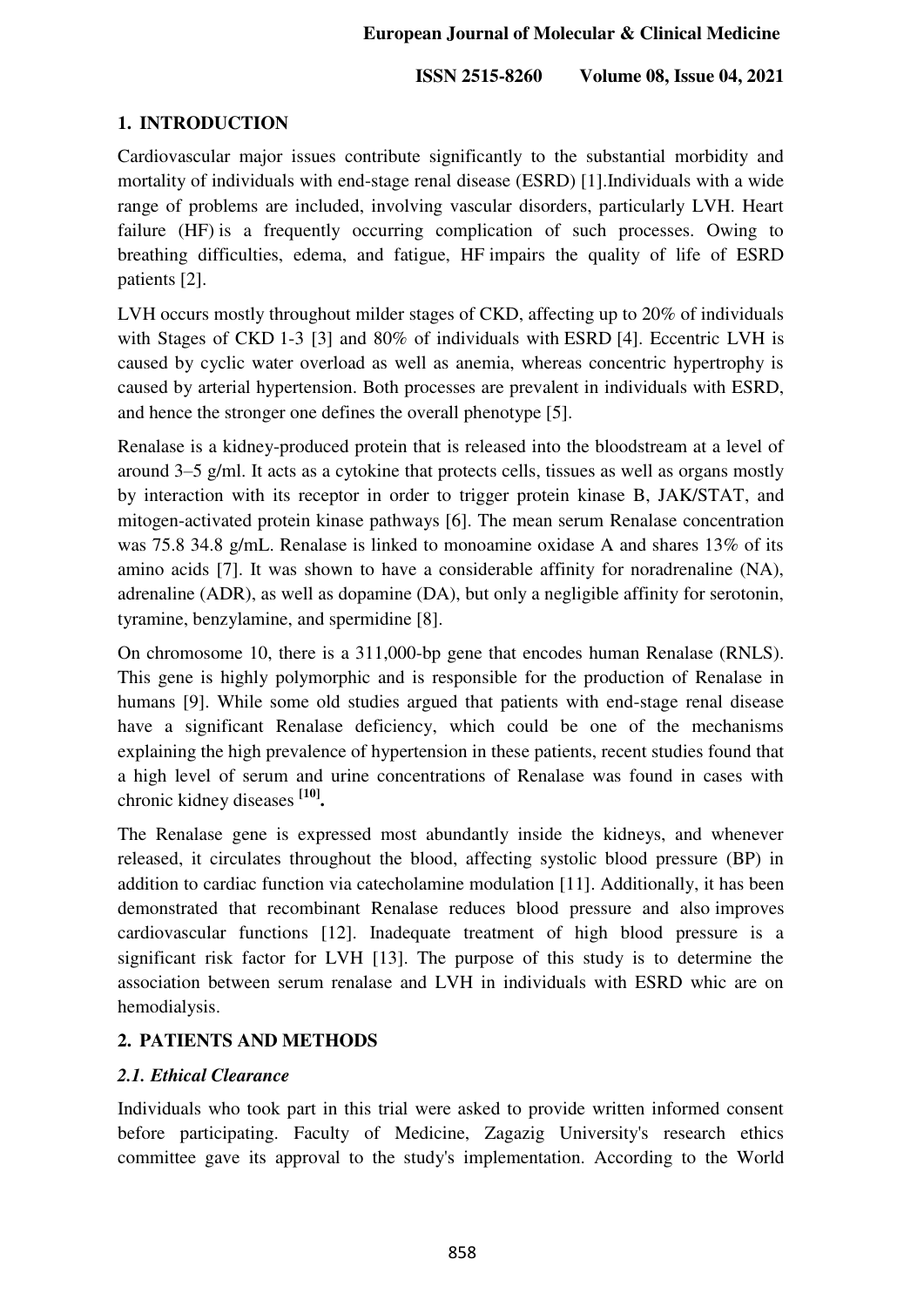Medical Association's Code of Ethics (Declaration of Helsinki) for studies involving humans, the research was carried out in compliance with these guidelines.

# *2.2. Study design and population*

A Cross-sectional study was carried out at Nephrology Units in Zagazig University Hospitals in ESRD patients on maintenance hemodialysis. The study included 90 hemodialysis patients who were divided into two groups, **a group I** (which included 15 patients on hemodialysis for less than or equal to 5 years) and **group II** (which included 75 patients on hemodialysis for more than five years).

# *2.3. Inclusion criteria:*

Firstly, age older than 18 years and not exceeding 60 years. Secondly, sex, males, and females were included. Finally, at least one year of previous chronic HD treatment three times per week, with each session lasting for 4 hours.

# *2.4. Exclusion criteria:*

Patients with the following criteria had been excluded; malignancies, infections, pregnancy, extremes of age, and patients who were known to have cardiomyopathy or documented coronary artery disease.

# *2.5. Methods*

All patients were subjected to the following measures:

*2.5.1. Clinical Evaluation:* detailed history and clinical examination with special emphasis on age, gender, duration of dialysis, and cardiovascular disease.

*2.5.2. Investigations*: the routine laboratory investigations were done according to the Clinical Pathology department and laboratories of Zagazig University Hospitals' protocol and include: *Complete blood count (CBC)*, *Serum creatinine, Blood urea*, *Lipid profile*: *(LDL, HDL, total serum cholesterol, serum Triglyceride), Serum Albumin*, *Electrolytes (Ca, Ph ), C-reactive protein and Blood glucose*.

# *2.5.3. Specific investigations*

*a)Renalase by ELISA technique***:** The technique of this ELISA kit is Sandwich-ELISA. The Microelisa strip plate in this kit was pre-coated with a Renalase-specific antibody. In the relevant Microelisa strip plate wells, standards or samples are introduced and mixed with a particular antibody. Subsequently, every Microelisa strip plate well is treated with Horseradish peroxidase (HRP)-conjugated antibody specific for Renalase. Constituents that are not required are swept up. Every well is then filled with the TMB substrate solution. Just those wells containing Renalase plus HRP conjugated Renalase antibody will show blue and subsequently change yellow when the stop solution is added. At a wavelength of 450nm, the optical density (OD) is determined spectrophotometrically. The OD value is proportional to the renalase level. By comparing the OD of the samples to the standard curve, you may determine the level of Renalase in the samples.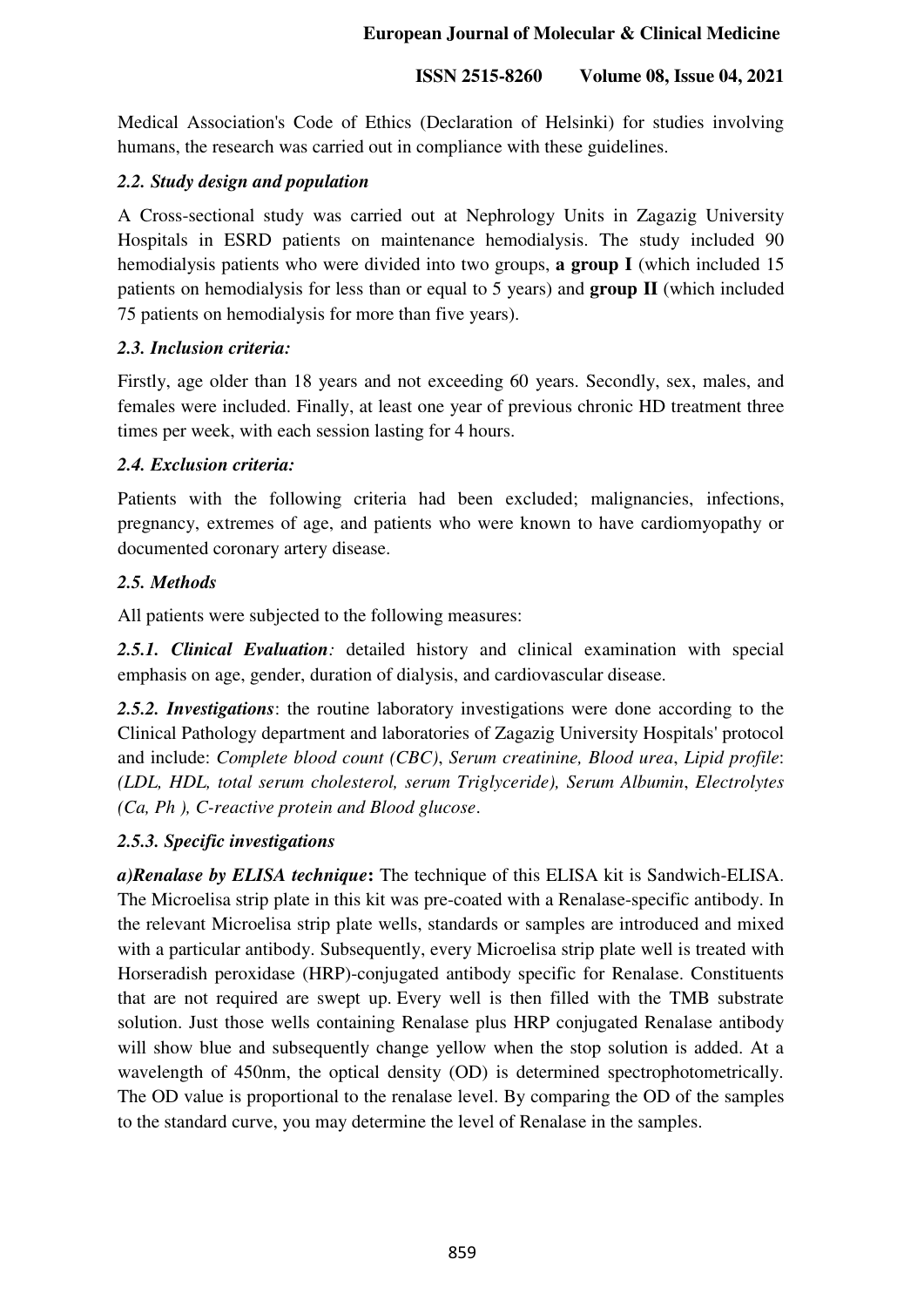*b)Echocardiography***:** All participants underwent transthoracic color Doppler echocardiography in two dimensions using a Philips IE-33 system and S5-1 transducer (1e5 MHz, Philips, Bothell, WA). The same cardiologist examined all of the individuals and conducted echocardiography on all of them.

## *2.6. Statistical analysis*

The collected data were coded and analyzed using SPSS (Statistical Package for the Social Sciences) version 21 for windows (SPSSINC, Chicago, IL, USA) and medcalc 13 for windows (medcalc Software bvba, Ostend, Belgium). At the level of significance  $p \leq 0.05$ , and 95% confidence interval. The quantitative data were summarized by mean and Standard Deviation (SD) for normally distributed data, median for non-parametric data, and analyzed using Mann Whitney U test (comparing the median of two non-parametric data), Student test (comparing means of two groups), Analysis Of Variance (ANOVA, F test) (comparing means of more than two groups of normally distributed data), and Kruskal Wallis test (comparing the median of more than two groups of non-parametric data), while the qualitative data were summarized using frequency (F) and percentages (%), while Chi-square  $(X^2)$  test was used for analysis.

To test the association between two continuous variables, correlation coefficient Persons correlation was used,  $r = k0-1$ . There was a negative relationship and/or direct positive relationship.

To test the role or new tool or test in diagnosis or predicting the LVMI, ROC curve was used, and the ability of the test to determine true positive (sensitivity), while excluding true negative cases (Specificity).

## **3. RESULTS**

|            | <b>Mean±SD</b> | Range |
|------------|----------------|-------|
| Age (y)    | $46.2 + 9.3$   | 23-59 |
|            |                |       |
| Age groups | No.            | $\%$  |
| $20 - 30y$ | 5              | 5.6   |
| $30 - 40y$ | 20             | 22.2  |
| $40 - 50y$ | 27             | 30.0  |
| $50 - 60y$ | $\,8\,$        | 42.2  |
|            |                |       |
| <b>Sex</b> | No.            | $\%$  |
| Male       | 50             | 55.6  |
| Female     | 40             | 44.4  |

**Table (1):** The demographic data of the standard population**.**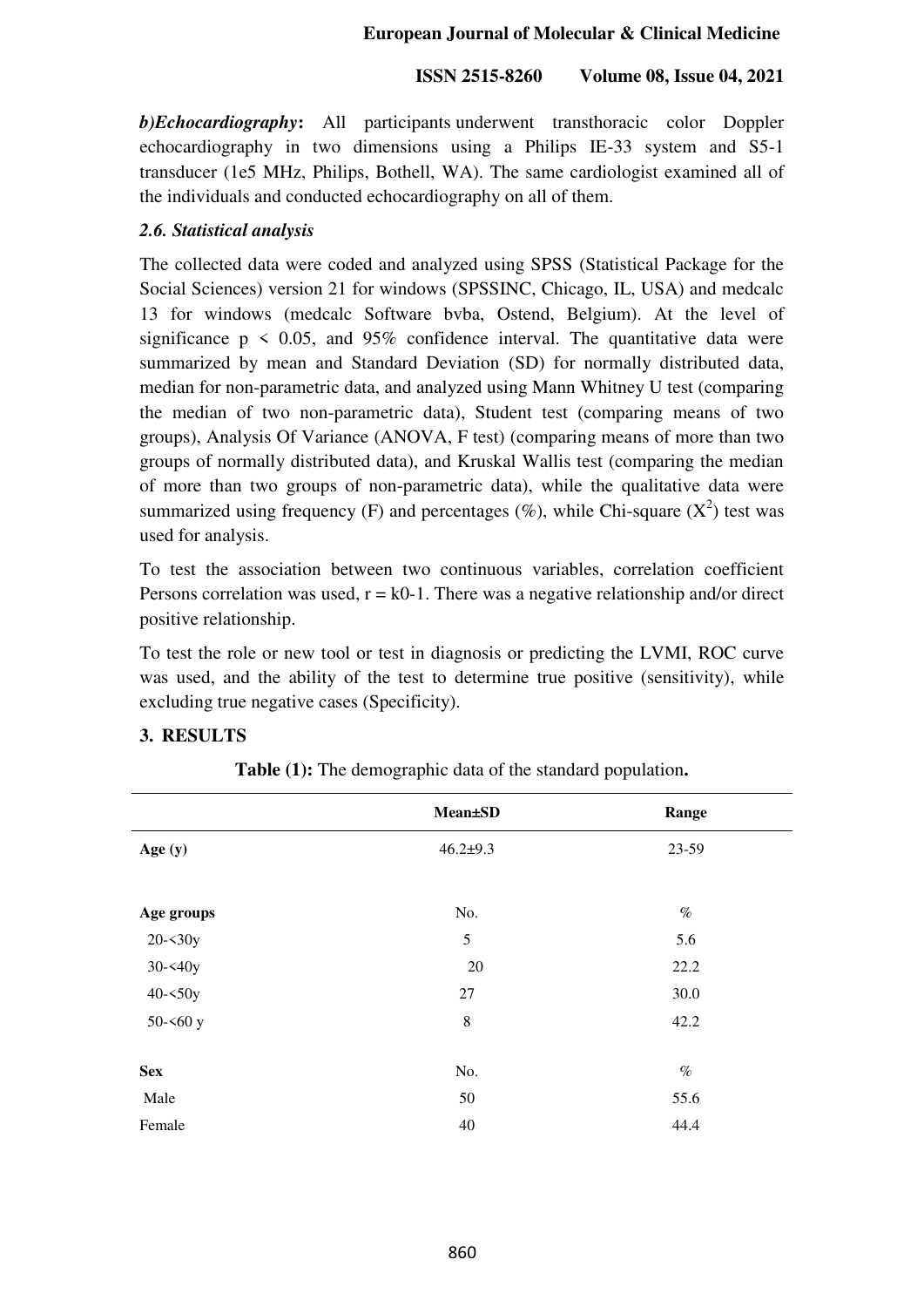|                       | <b>ISSN 2515-8260</b> | <b>Volume 08, Issue 04, 2021</b> |
|-----------------------|-----------------------|----------------------------------|
| Dialysis duration (y) |                       |                                  |
| Median                | (6)                   |                                  |
|                       | $5.01 \pm 2.6$        | $1 - 13$                         |

The mean age of the studied dialysis patients was 46y; they dialyzed median six years ago, the majority were males (55.6%) with mean±SD age of 46.2±9.3 years, as shown in table1 of demographic data distribution.



Figure (1): The Left Ventricle Mass index (LVMI) to Body Surface Area (g/m2) among renal dialysis patients.

The mean LVMI of the studied dialysis patients was 138 (g/m2), the majority of cases were severely abnormal (60%), 27.8% were normal, and only 10% have moderate abnormal readings, as presented by figure1

**Table (2):** The sex relationship with the renalase and left ventricle mass index (LVMI) among dialysis patients

|                                | <b>Females</b>   | <b>Males</b> | <b>Test</b> | p    |
|--------------------------------|------------------|--------------|-------------|------|
|                                | $\text{No} = 40$ | $No=50$      |             |      |
| <b>THE LVMI classification</b> | $No.(\%)$        | No. $(\%)$   | $X2 = 2.07$ | 0.41 |
| <b>Normal</b><br>➤             | 10(25.0)         | 15(30.0)     |             |      |
| <b>Mildly abnormal</b><br>➤    | 1(2.0)           | 1(2.0)       |             |      |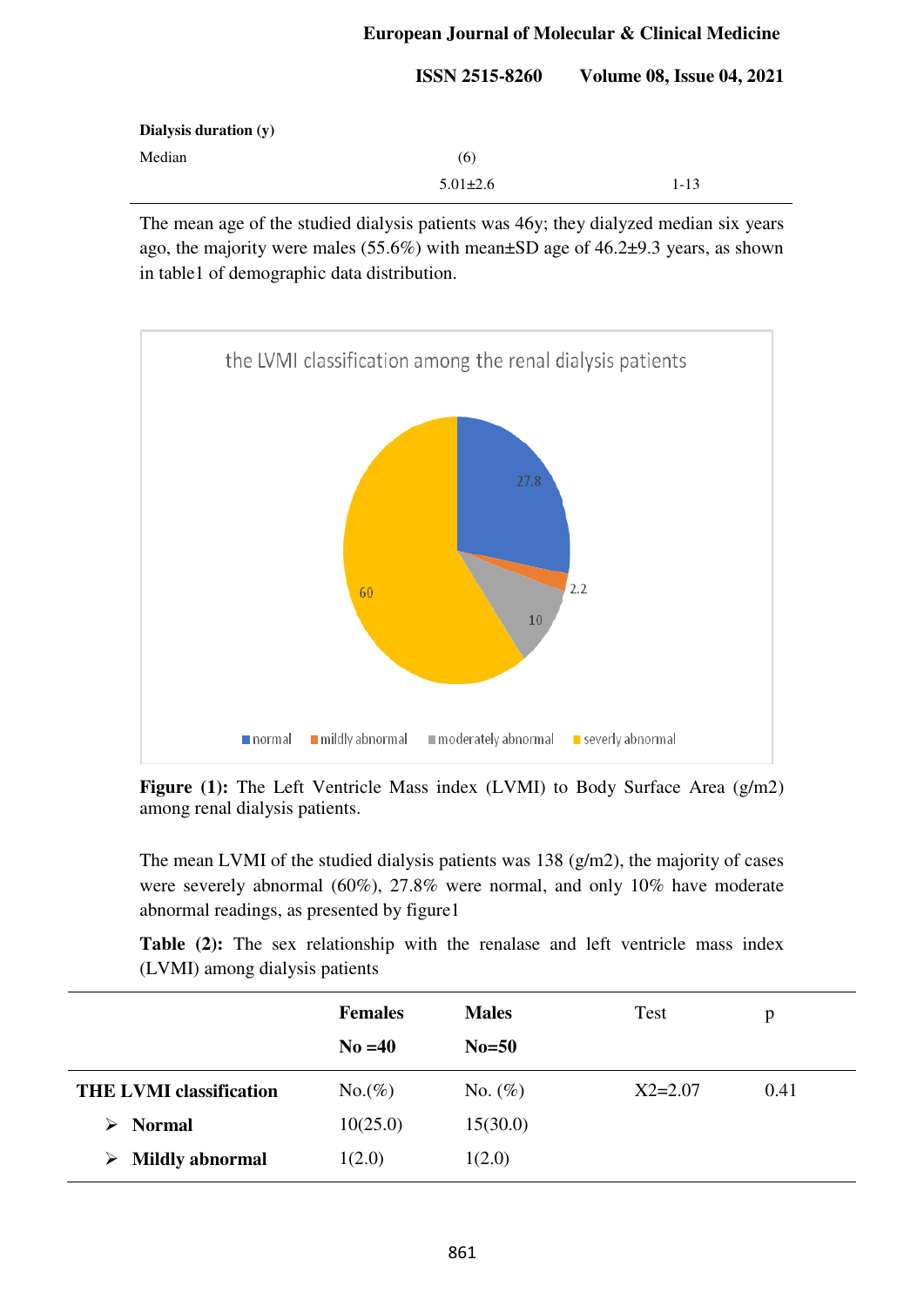|  | <b>European Journal of Molecular &amp; Clinical Medicine</b> |
|--|--------------------------------------------------------------|
|--|--------------------------------------------------------------|

|   |                                      |          | <b>ISSN 2515-8260</b> | <b>Volume 08, Issue 04, 2021</b> |
|---|--------------------------------------|----------|-----------------------|----------------------------------|
|   | $\triangleright$ Moderately abnormal | 2(5.0)   | 7(14.0)               |                                  |
| ➤ | <b>Severely abnormal</b>             | 27(67.5) | 27(54.0)              |                                  |
|   |                                      |          |                       |                                  |
|   | <b>Renalase</b> (ng/ml)              |          |                       | Mann – whitnet<br>0.39           |
|   | <b>Median</b>                        | 25.5     | 28.1                  | U                                |
|   | Range                                | 13-283   | 13.4-261              |                                  |

**Table (3):** The relationship between the age groups and renalase and left ventricle mass index (LVMI) among dialysis patients

|                                | $20 - 30y$     | $30 - 40$        | $40 - 50y$       | <60              | $\mathbf{p}$ |
|--------------------------------|----------------|------------------|------------------|------------------|--------------|
|                                | $No=5$         | $No=20$          | $No=27$          | $No = 38$        |              |
| <b>Renalase</b> (ng/ml)        |                |                  |                  |                  |              |
| <b>Median</b>                  | 20.9           | 25.1             | 26.8             | 26.5             | 0.45         |
| Range                          | 17-147         | 17-240.4         | 14.3-268.0       | 13.4-228         |              |
| <b>LVMI</b> mean+ SD           | $145.4 \pm 39$ | $131.2 \pm 39.4$ | $130.9 \pm 39.4$ | $148.4 \pm 32.1$ | $0.00*$      |
| Range                          | 83-182         | 82-182           | 82-182           | 83-185           |              |
| <b>THE LVMI classification</b> | $No.(\%)$      | $No.(\%)$        | $No.(\%)$        | $No.(\%)$        |              |
| Normal<br>➤                    | 1(20.0)        | 8(40.0)          | 8(29.6)          | 8(21.1)          |              |
| Mildly abnormal<br>≻           | 0(0.0)         | 2(10.0)          | 0(0.0)           | 00(0.0)          | $0.00*$      |
| Moderately abnormal<br>≻       | 0(0.0)         | 2(10.0)          | 5(18.5)          | 2(5.3)           |              |
| Severely abnormal<br>≻         | 4(80.0)        | 8(40.0)          | 14(51.9)         | 28(73.7)         |              |

\*p<0.05 there is a statistical significant difference

There was no statistically significant difference between sex groups as regards the LVMI and the renalase level among dialysis patients, as shown in table2. At the same time, there was a statistically significant difference between the age groups and the LVMI among dialysis patients, as 73.7% of older age group (50- $\leq 60y$ ) had a severely abnormal LVMI and no statistically significant difference between age groups as regards renalase level among dialysis patients as shown in table3.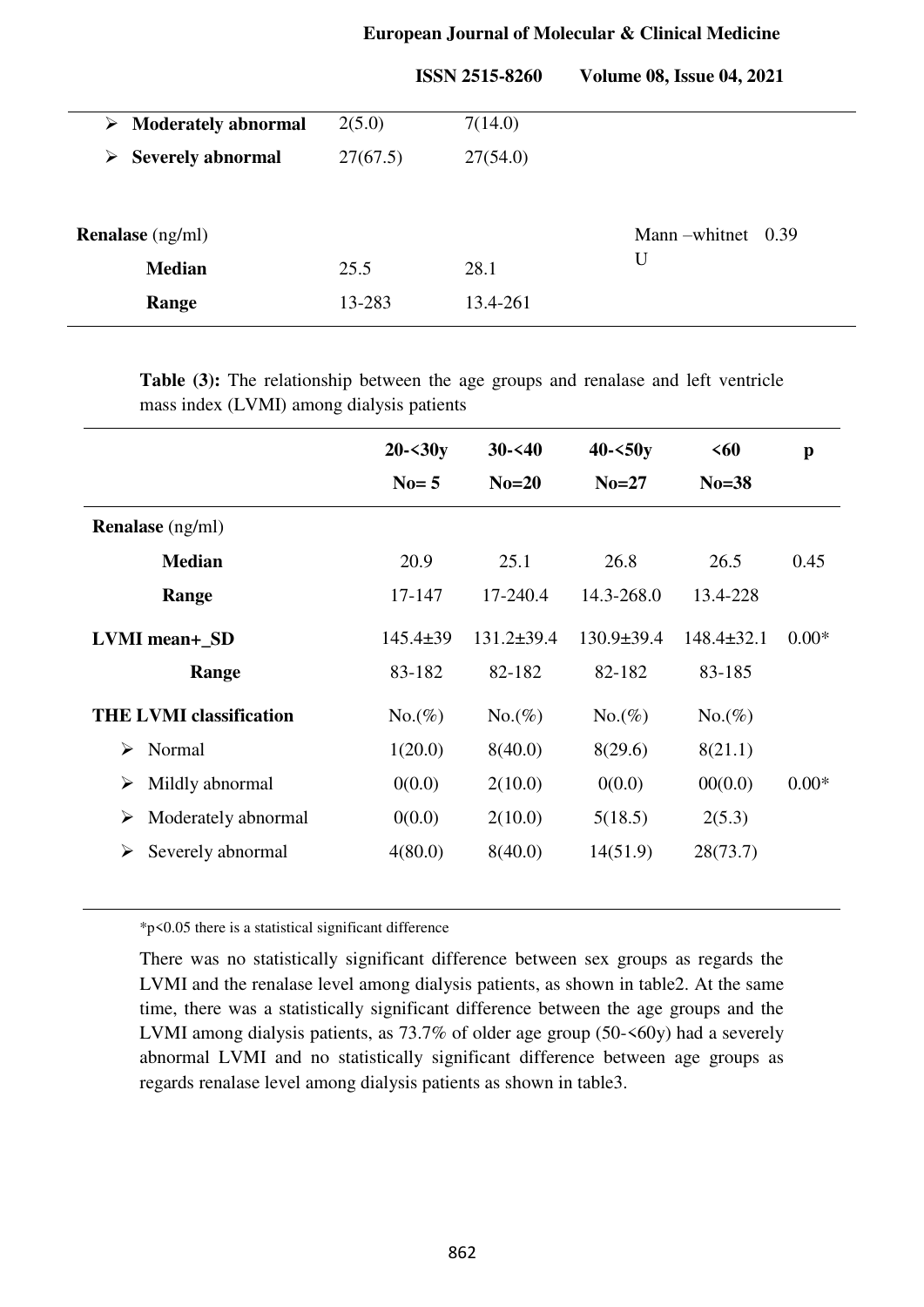| <b>Table (4):</b> The relationship between the renalase and the left ventricle mass index |  |  |  |  |
|-------------------------------------------------------------------------------------------|--|--|--|--|
| (LMVI) among Dialysis patients                                                            |  |  |  |  |
|                                                                                           |  |  |  |  |

|          | <b>Normal</b><br>$No=25$ | <b>Mildly</b><br>abnormal<br>$No=2$ | <b>Moderately</b><br>abnormal<br>$No=9$ | <b>Severely</b><br>abnormal<br>$No=54$ | P       |
|----------|--------------------------|-------------------------------------|-----------------------------------------|----------------------------------------|---------|
| Renalase |                          |                                     |                                         |                                        |         |
| Median   | (25.1)a                  | (26.5)a                             | $(37.0)$ b                              | (71)c                                  | $0.00*$ |
| Range    | 14.3-170                 | 17.8-200                            | 16.5-268                                | 13.4-281                               |         |

\*P<0.05 there was a significant difference

**Table (5):** Diagnostic value of renalase in diagnosis of left ventricle mass index (LVMI) among heamodialysis patients

|                  | abnormal LVMI | normal LVMI    |    |
|------------------|---------------|----------------|----|
| RENALASE > 57.9  | 60            | $\overline{4}$ | 64 |
| RENALAASE<57.9   | 5             | 21             | 26 |
| <b>TOTAL</b>     | 65            | 25             |    |
|                  |               |                |    |
|                  |               | $\%$           |    |
| Sensitivity      |               | 92.3           |    |
| Specificity      |               | 84.0           |    |
| Ppv <sup>1</sup> |               | 93.8           |    |
| Npv <sup>2</sup> |               | 80.8           |    |

The cutoff value >57.9

<sup>1</sup> Positive predictive value

<sup>2</sup> Negative predictive value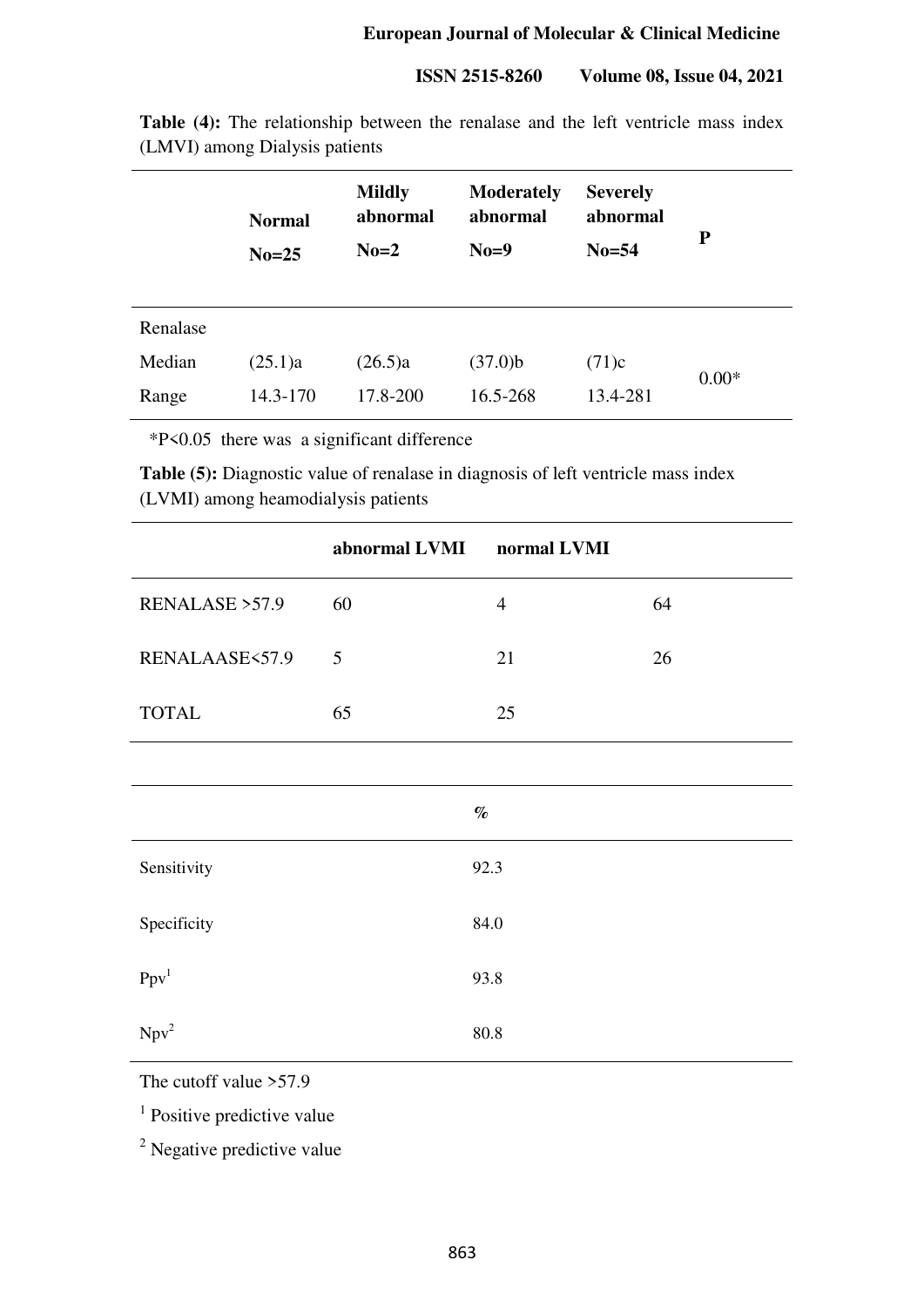#### **ISSN 2515-8260 Volume 08, Issue 04, 2021**

The level of Renalase was significantly increased with the moderately and severely abnormal LVMI among dialysis patients, as shown in table4. The cutoff value of Renalase in this study was >57.9 ng/ml with a Sensitivity of 92.3%, Specificity of 84.0%. +ve predictive value 93.8% and –ve predictive value 80.8% as shown in table 5.

**Table (6):** The relationship between the duration of dialysis and the laboratory findings

|                                | $\leq$ 5 years (No=15)<br><b>Mean±SD</b><br>Range | $> 5$ years (No=75)<br>Mean+_SD<br>Range | $\mathbf T$ | $\mathbf{P}$ |
|--------------------------------|---------------------------------------------------|------------------------------------------|-------------|--------------|
| Renalase(ng/ml)                | 26.9<br>13.9-281.6                                | 78.5<br>134-240.4                        | 2.20        | $0.03*$      |
| S.create <sup>1</sup> (mg/dl)  | 8.2<br>$3 - 16$                                   | $8\,$<br>$4 - 16.4$                      | 0.70        | 0.48         |
| Bl .urea <sup>2</sup> (mg/dl)  | $123.6 \pm 38.4$<br>45-200                        | $119.1 \pm 43.6$<br>64-228               | 0.39        | 0.69         |
| $Ca^3(mg/dl)$                  | $8.6 \pm 0.8$<br>$7 - 10.2$                       | $8.7 \pm 0.6$<br>$7.1 - 10.0$            | 0.06        | 0.96         |
| B1.Glucos <sup>4</sup> (mg/dl) | $103.4 \pm 14.4$<br>83-139                        | $107.3 \pm 18.1$<br>86-147               | 0.46        | 0.64         |
| PH <sup>5</sup> (mg/dl)        | $4.9 \pm 1.4$<br>$3-10$                           | $5.3 \pm 1.9$<br>$3 - 10$                | 0.86        | 0.40         |
| HDL <sup>6</sup> (mg/dl)       | $45.1 \pm 8.1$<br>30-57                           | $38.4 \pm 7.9$<br>$27 - 55$              | 3.3         | $0.00*$      |
| $TC^7$ (mg/dl)                 | $201.6 \pm 29.2$<br>156-255                       | 199.5±25.4<br>159-247                    | 0.27        | 0.79         |
| LDL <sup>8</sup> (mg/dl)       | $94 \pm 21.6$<br>57-139                           | 93.7±19.8<br>69-139                      | 0.21        | 0.83         |
| CRP <sup>9</sup> (mg/l)        | $6.5 \pm 1.6$                                     | $7.5 \pm 0.7$                            | 2.35        | $0.00*$      |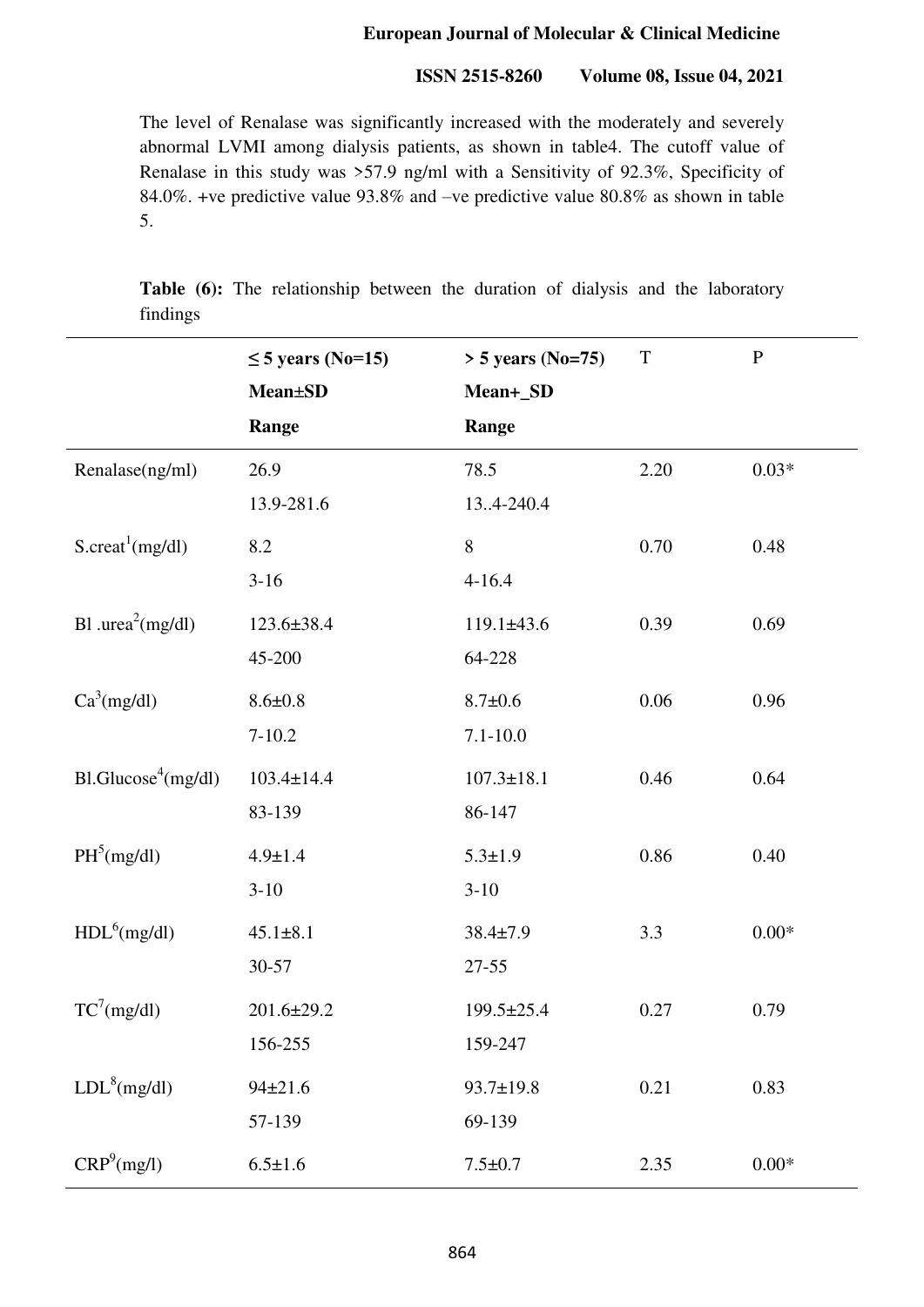|                  |               | <b>ISSN 2515-8260</b> | <b>Volume 08, Issue 04, 2021</b> |      |  |
|------------------|---------------|-----------------------|----------------------------------|------|--|
|                  | $3 - 5.9$     | $6 - 8.4$             |                                  |      |  |
| Albumin $(g/dl)$ | $3.7 \pm 1.0$ | $3.5 \pm 1.3$         | 0.87                             | 0.39 |  |
|                  | $1.7 - 5.5$   | $2 - 5.3$             |                                  |      |  |

\*p <0.05 here was a statistical significant difference.

<sup>1</sup> Serum creatinine

2 Blood urea

3 Calcium

4 Blood glucose

<sup>5</sup> Phosphorus

<sup>6</sup> High density lipoproteins

7 Total cholesterol

<sup>8</sup> Low density lipoproteins

<sup>9</sup> C- reactive protein

There was no significant relationship between the duration of dialysis and s.creat, bl. Urea, Ca, blood Glucose, Ph, Tc, LDL, and Albumin, but there was a significant relationship between the duration of dialysis and Renalase, HDL, and CRP, as shown in table6.

**Table (7):** The relationship between the duration of dialysis and the left ventricle mass index (LVMI)

|                                    | $\leq$ 5 years (No=15) | $>$ 5 years (No=75) | T           | $\mathbf P$ |
|------------------------------------|------------------------|---------------------|-------------|-------------|
|                                    | <b>Mean</b> ±SD        | Mean+_SD            |             |             |
|                                    | Range                  | Range               |             |             |
| <b>LVMI</b>                        | $133.7 \pm 33.6$       | $162.3 \pm 16.9$    | $T=4.90$    | $0.00*$     |
|                                    | 82-185                 | 137-185             |             |             |
| <b>THE LVMI</b>                    | $No.(\%)$              | $No.(\%)$           | $X2 = 11.8$ | $0.00*$     |
| classification                     | 10(66.7)               | 15(19.5)            |             |             |
| <b>Normal</b><br>➤                 | 1(6.7)                 | 1(1.3)              |             |             |
| <b>Mildly abnormal</b><br>➤        | 1(6.7)                 | 8(10.7)             |             |             |
| <b>Moderately</b><br>➤<br>abnormal | 3(20.0)                | 51(68.0)            |             |             |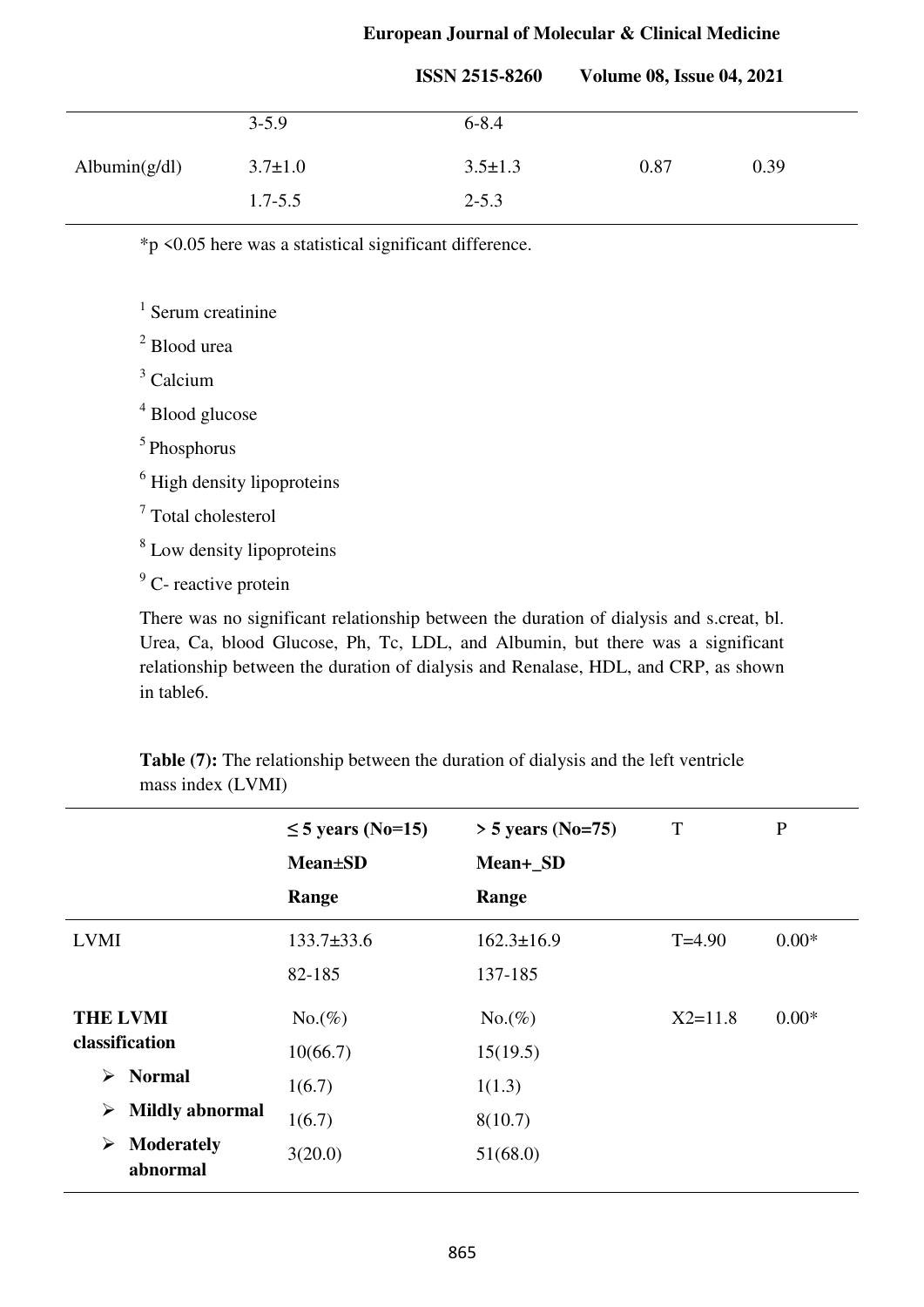| $\triangleright$ Severely |
|---------------------------|
| abnormal                  |

\*p <0.05 there was a statistical significant difference

Table (7) shows that there was a statistically significant difference between the duration of dialysis and LVMI.



**Figure (2):** The correlation between the serum renalase and left ventricle mass index LVMI



**Figure (3):** The correlation between the serum renalase and serum creatinine (s.creat)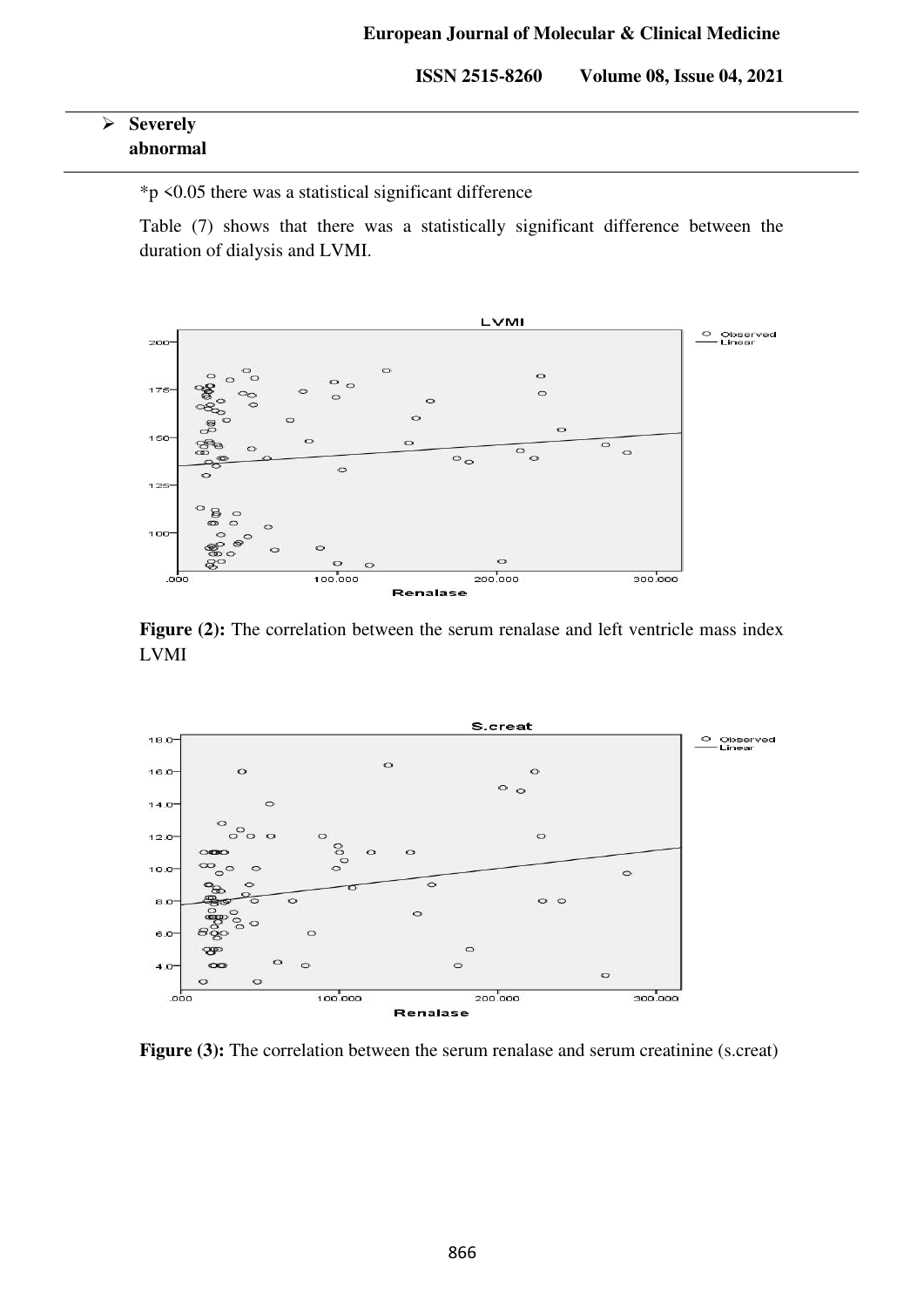

**Figure (4):** Correlation between left ventricle mass index (LVMI) and C-reactive protein (CRP)

There were significant relations between the serum renalase and s.creat and LVMI as presented in figures2 and 3. There was a significant positive relation between LVMI and CRP, as shown by figure4.

#### **4. DISCUSSION**

Renalase is a kidney secreted enzyme that was discovered in 2005 and has a vital role in controlling blood pressure <sup>[14]</sup>. Since its discovery, Renalase has been studied for its impact on blood pressure regulation and cardiovascular diseases. Firstly, a study in  $2008$ <sup>[15]</sup> tried to discover the relation between renalase level and chronic kidney diseases as well as cardiovascular complications. In that study, Renalse was found to be able to degrade catecholamines and consequently regulate blood pressure. Moreover, the same study suggested that, as a result of kidney function deficiency in patients with chronic kidney diseases, the level of renalase enzyme that was secreted from the kidney will decrease, and hence those patients have a higher tendency to have elevated blood pressure and cardiovascular complications.

This study has been argued by a recently published one  $[10]$ . The new study showed that the lower renalase synthesis by the kidney in CKD is reflected as a decreased renalase levels in erythrocytes. On the other hand, the same cases were found to have a high level of serum and urine concentrations of Renalase. This rise was attributed to compensatory production of Renalase in extra-renal organs, such as the heart, skeletal muscles, and the nervous system  $[16]$ , as a result of changes in the cardiovascular system and hypertension. So, to sum up, the overall level of renalase enzyme was increased as a result of chronic kidney diseases. In addition to this study, another recent study  $[17]$  found a strong association between the circulating renalase enzyme and the renal function, which proposed utilizing renalase enzyme level as a biomarker to investigate renal dysfunction pre-dialysis patients. The same outcome was also supported by  $[2]$ .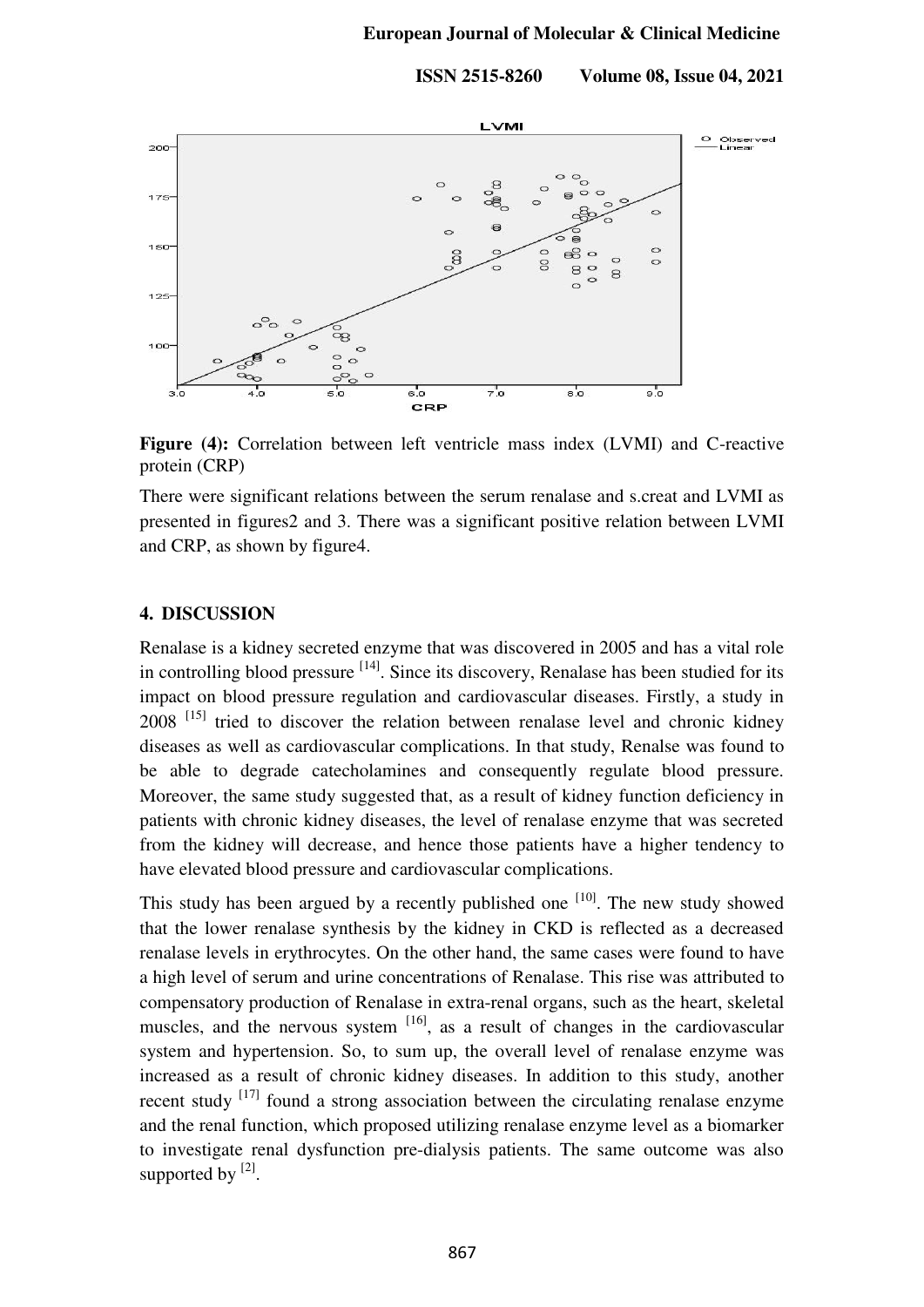The approach of relating the high level of renalase enzyme and left ventricular hypertrophy in patients with kidney problems has been proposed by several studies. The study <sup>[18]</sup> showed that left ventricular hypertrophy is one of the most common cardiac abnormalities in patients with chronic kidney disease, and at the same time, those patients have a high level of renalase enzyme due to their kidney disease therefore from the previous two points, the study concluded that there might be a direct correlation between the increased level of renalase enzyme and LVH in patients with chronic kidney diseases. Another study  $[19]$  demonstrated that high renalase enzyme levels are positively correlated with LVH, where the left ventricular mass index was markedly increased.

The current study was performed on 90 hemodialysis patients whose mean age was 46, the majority of them were males (55.6%), and their mean renalase level was 61.7. Furthermore, most cases were severely abnormal 60%, 27.8% were normal, and only 10% had moderate abnormal readings, and the overall mean LVMI was found to be 138 (g/m2). Correlation between age groups and LVMI showed that 73.7% of the older age group  $(50-50)$  had a severely abnormal LVMI. On the other hand, there was no statistically significant difference between age groups as regards renalase level among dialysis patients.

The major outcomes of the current study can be shown as the following; the level of Renalase was significantly increased with the moderately and severely abnormal LVMI among dialysis patients. Considering the correlation between renalase levels and the other parameters, the current study detected no significant relationship between serum renalase and age, blood glucose, Ca, Hb, Tc, HDL, LDL, TG, CRP, and Albumin. But, there were significant relations between the serum renalase and s. creat, bl. Urea, Ph, LVMI, and dialysis vintage. Considering the correlation between LVMI and the other parameters, the current study detected no significant relations between LVMI and age, s. creat, bl. Urea, blood glucose, Ca, Ph, Tc, HDL, LDL, TG, and Albumin. But, there were significant positive relations between LVMI and Hb, CRP, and dialysis vintage.

Oguz EG et al. (2016) [18] was an important study that examined the association between renalase levels and LVH. Such a study discovered a positive correlation between LVMI and dialysis vintage and C-reactive protein (CRP) levels and a negative correlation between LVMI and residual diuresis and haemoglobin levels. Additionally, serum renalase levels were significantly greater in HD patients (212  $\pm$ ) 127 ng/mL) than in controls (116  $\pm$  67 ng/mL) (p<0.001), and Renalase levels were positively related to serum creatinine and dialysis vintage. One of the primary limitations of such a study was really the limited sample size; a higher sample size is required for compelling statistical significance, which was avoided in our investigation.

Another important study that analyzed the relationship between renalase level and LVH $^{[20]}$  found that the median serum renalase level was significantly higher in the dialysis patients than in the control group, and renalase level was positively correlated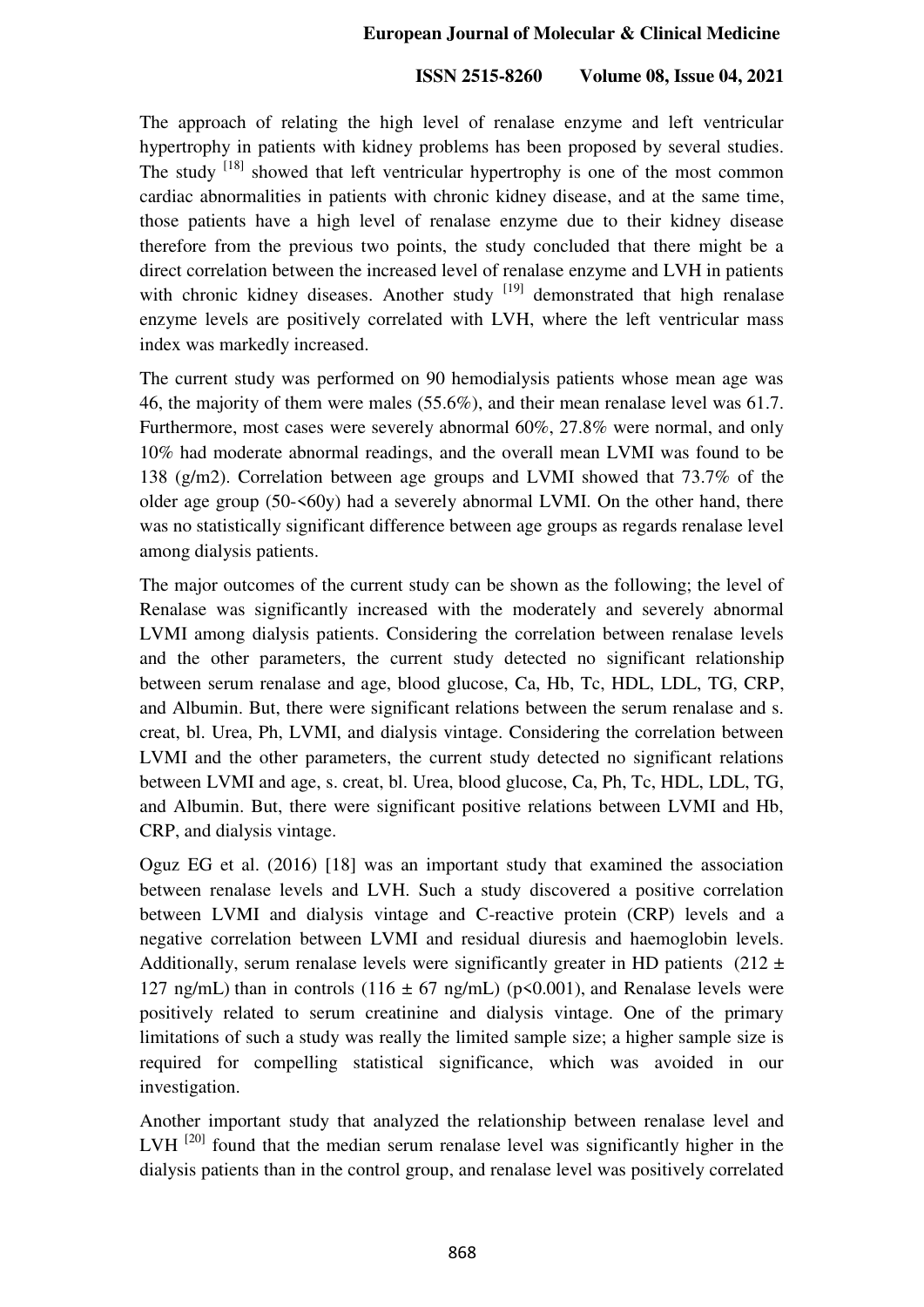## **ISSN 2515-8260 Volume 08, Issue 04, 2021**

with [C-reactive protein](https://www.sciencedirect.com/topics/medicine-and-dentistry/c-reactive-protein) ( $r = 0.705$ ,  $p \le 0.001$ ). A third study <sup>[21]</sup> showed that a high serum renalase level could predict a higher risk for the composite endpoint of myocardial infarction, stroke, and death. In addition to that, renalase level was also associated with other cardiovascular complications. The study  $[22]$  showed that In children having chronic kidney diseases, there is an apparent positive association between renalase level and CKD stage. In addition to that finding, the same study proposed that Renalase does not correlate with the blood pressure but may be a marker of arterial stiffness. The previous findings were supported by  $^{[23]}$ , which found that children with chronic kidney disease renalase levels are higher compared to healthy ones, and that can be a marker of arterial stiffness.

## **5. CONCLUSION**

Our study revealed that Renalase might be a potential prognostic biomarker for LVH, which would be strongly linked with an elevated risk of mortality in individuals with HD. The primary determinants of renalase levels, dialysis time, and serum creatinine, might also be linked with LVH in long-term HD patients, implying that monitoring serum renalase levels could be a possible way to detect LVH development and therefore enhance HD patient survivability.

**Funding:** No funding was received for this study.

**Data Availability Statement:** The data presented in this study are available on request from the corresponding author.

**Conflicts of Interest:** The authors declare no conflict of interest.

## **REFERENCES**

- 1. Malik J. Heart disease in chronic kidney disease Review of the mechanisms and the role of dialysis access. Journal of Vascular Access. 2018; 19(1): 3-11.
- 2. Baek SH, Cha RH, Kang SW, Park CW, Cha DR, Kim SG, et al. Circulating Renalase predicts all-cause mortality and renal outcomes in patients with advanced chronic kidney disease. Korean J Intern Med. 2019;34(4):858-866.
- 3. Pluta A, Strózecki P, Krintus M, Odrowąz-Sypniewska G, Manitius J. Left ventricular remodeling and arterial remodeling in patients with chronic kidney disease stage 1-3. Ren Fail. 2015; 37(7): 1105-1110.
- 4. Park M, Hsu CY, Li Y, Mishra RK, Keane M, Rosas SE, et al. Associations between kidney function and subclinical cardiac abnormalities in CKD. J Am Soc Nephrol. 2012; 23(10): 1725-1734.
- 5. Hewing B, Dehn AM, Staeck O, Knebel F, Spethmann S, Stangl K, et al. Improved Left Ventricular Structure and Function after Successful Kidney Transplantation. Kidney Blood Press Res. 2016; 41(5): 701-709.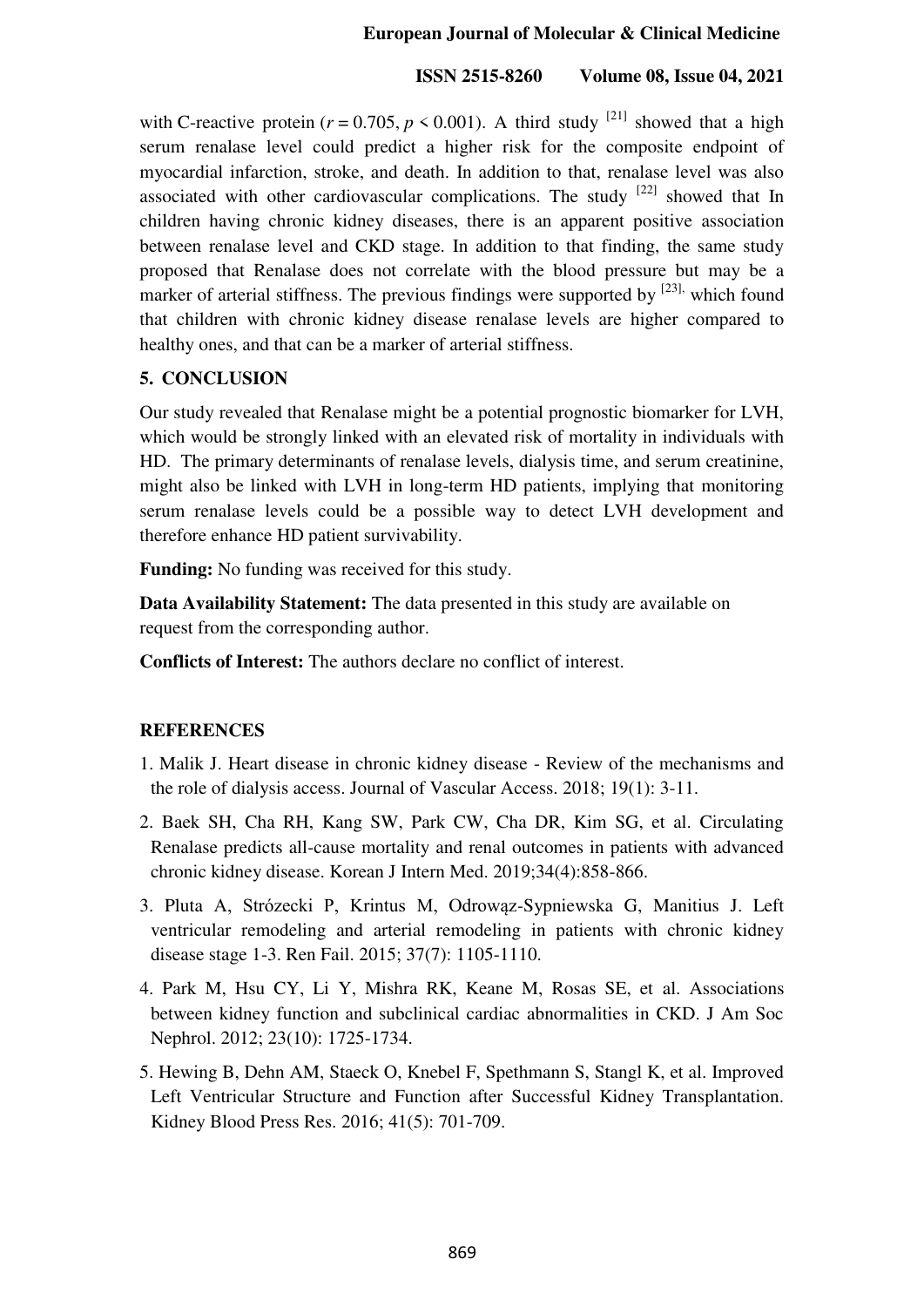- 6.Wang Y, Safirstein R, Velazquez H, Guo XJ, Hollander L, Chang J, et al. Extracellular Renalase protects cells and organs by outside-in signalling. Journal of Cellular and Molecular Medicine. 2017; 21(7): 1260-1265.
- 7. Maciorkowska D, Zbroch E, Malyszko J. Circulating renalase, catecholamines, and vascular adhesion protein 1 in hypertensive patients. J Am Soc Hypertens. 2015; 9(11): 855-864.
- 8. Boomsma F, Tipton KF. Renalase, a catecholamine-metabolising enzyme? In: Journal of Neural Transmission. 2007; 114(6): 775.
- 9. Kandil NS, Sharkawy RM El, Desouky LMI, Kandil LS, Masoud IM, Amin NG. Renalase gene polymorphisms (rs2576178 and rs10887800) in Egyptian hypertensive end stage renal disease patients. Egypt J Med Hum Genet. 2018; 19(4): 379-383.
- 10. Wisniewska M, Serwin N, Dziedziejko V, Marchelek-Mysliwiec M, Dołegowska B, Domanski L, et al. Renalase in Haemodialysis Patients with Chronic Kidney Disease. J Clin Med. 2021; 10;10(4):680.
- 11. Xu J, Desir G V. Renalase, a new renal hormone: Its role in health and disease. Current Opinion in Nephrology and Hypertension. 2007; 16(4): 373-378.
- 12. Desir G V. Regulation of blood pressure and cardiovascular function by Renalase. Kidney International. 2009; 76(4): 366-370.
- 13. Enia G, Mallamaci F, Benedetto FA, Panuccio V, Parlongo S, Cutrupi S, et al. Long-term CAPD patients are volume expanded and display more severe left ventricular hypertrophy than haemodialysis patients. Nephrol Dial Transplant. 2001; 16(7):1459-64.
- 14.Przybylowski P, Malyszko J, Kozlowska S, Malyszko J, Koc-Zorawska E, Mysliwiec M. Serum renalase depends on kidney function but not on blood pressure in heart transplant recipients. In: Transplantation Proceedings. 2011; 43(10):3888-91.
- 15. Desir G V. Renalase deficiency in chronic kidney disease, and its contribution to hypertension and cardiovascular disease. Current Opinion in Nephrology and Hypertension. 2008; 17(2):181-5.
- 16. Hennebry SC, Eikelis N, Socratous F, Desir G, Lambert G, Schlaich M. Renalase, a novel soluble FAD-dependent protein, is synthesized in the brain and peripheral nerves. Molecular Psychiatry. 2010; 15(3):234-6.
- 17. Cerqueira A, Quelhas-Santos J, Ferreira I, Sampaio S, Relvas M, Marques N, et al. Circulating renalase as predictor of renal and cardiovascular outcomes in predialysis ckd patients: A 5-year prospective cohort study. Life. 2021; 8;11(3):210.
- 18. Oguz EG, Gursoy GK, Yayar O, Yildirim T, Cimen T, Bulut C, et al. Increased serum renalase in hemodialysis patients: is it related to left ventricular hypertrophy? Ren Fail. 2016; 38(8):1180-6.